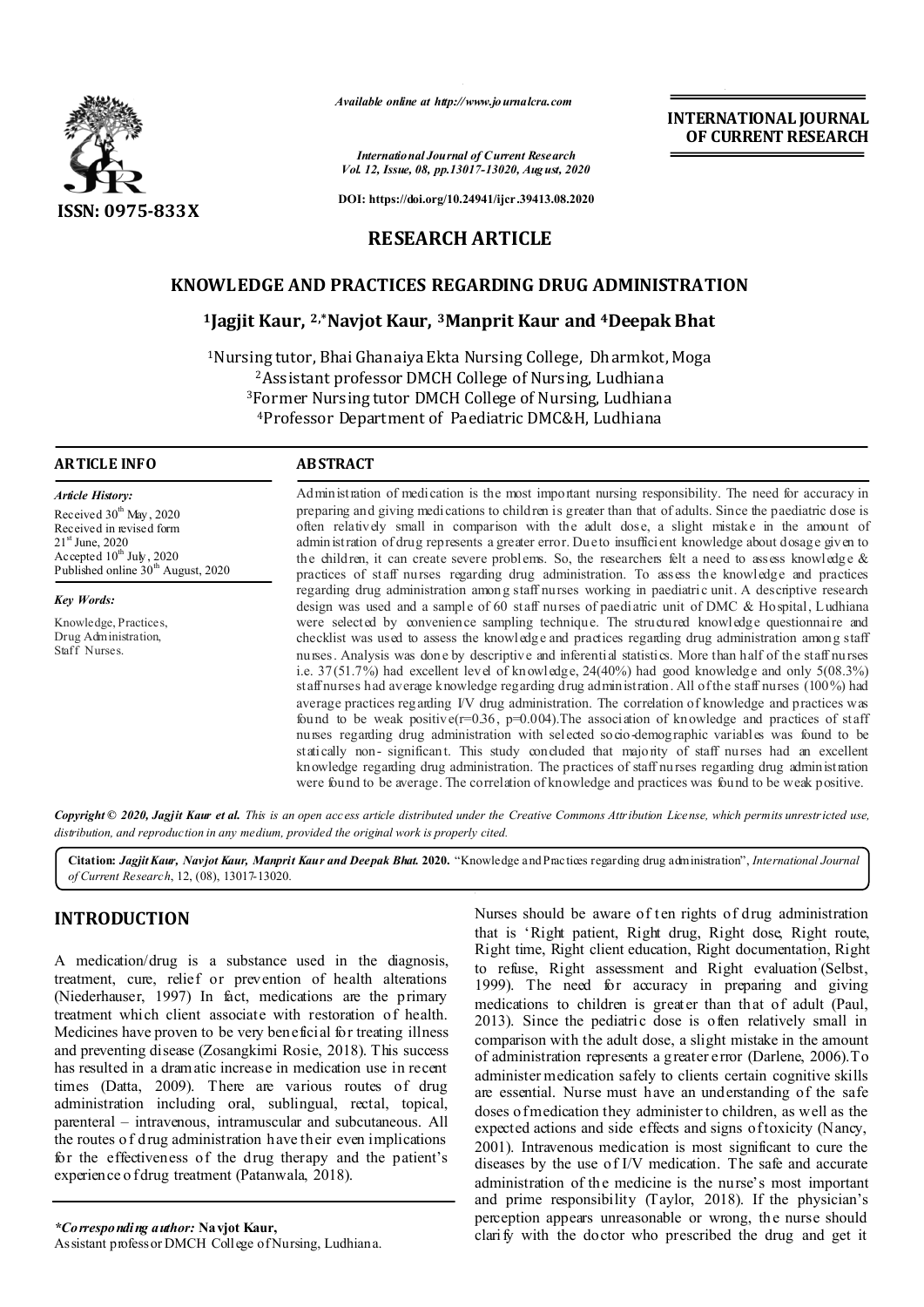clarified before administrating (Selbst, 2018). A study conducted in Andhra Pradesh reveled 46.7% of nurses had inadequate knowledge and 53.3% had moderately adequate knowledge whereas among nursing students 53.3% had inadequate knowledge, 40% had moderately adequate knowledge, whereas 6.7% had adequate kno wledge about I/V drug administration (Roberts, 2017)

**Problem Statement:** A study to assess the knowledge and practices regarding drug administration among staff nurses working in paediatric unit of a tertiary care hospital, Ludhiana, Punjab.

**Aim:** To assess the knowledge and practices regarding drug administration among staffnurses working in paediatric unit.

## **Objectives**

- To assess the knowledge and practices regarding drug administration among staff nurses working in paediatric unit.
- To determine the correlation between knowledge and practices regarding drug administration among staff nurses working in paedatric unit.
- To find out the association of knowledge and practices of drug administration with selected socio demographic variables.

## **MATERIALS AND METHODS**

Quantitative research approach with descriptive research design was used to assess the knowledge and practices regarding drug administration among staff nurses working in paediatric unit. The research setting was paediatric units i.e. paediatric medicine, paediatric surgery, thalassemia, NICU, PICU, paediatric emergency, family ward of the DMC & hospital, Ludhiana. The sample size comprised of 60 staff nurses working in paediatric wards of DMC & hospital, Ludhiana, Punjab. Convenience sampling technique was used for sampling. Tool consisted of three parts:

**Part A:** (i) Socio- demographic profile (ii) Professional profile

Part B: Structured questionnaire to assess the level of knowledge o f staff nurses regarding drug administration.

Part C: Structured checklist to assess the level of practices of staff nurses regarding drug administration. Validity and reliability of the tool was established.

## **RESULT AND DISCUSSION**

The analysis of socio-demographic profile of staff nurses revealed that majority of staff nurses i.e. 43.3% were in the age group of 31-40 years, the mean age of staff nurses was 32.38±7.102 years, Majority 95% of staff nurse were females, and only 5% were males. 51.7% of the staff nurses were married, 43.3% were unmarried, 76.7% of the staff nurses were Sikh, 70% of staff nurses belongs to nuclear families, 80% belong to upper middle class families (Table 1).

In professional profile, 56.7% of staff nurses were diploma holder i.e. GNM, 60% of staff nurses h ad experience between 1-10 years, 39.3% of staff nurses had peadiatric work

experience between 1-10 years, 51.7% of staff nurses had attended I/V class regarding drug administration (Table 2). Similarly, a study conducted by Marco Di Muzio (2016) to assess the knowledge, attitude, behaviour and training needs of ICU nurses on medication error in the use of I/V drugs revealed that mean age of the staff nurs es was 37.6±9.2 years and 4.9% had work experience of <1year, 23.6% had 1-5years, 22.8% had 6-10 years and 48.8% had work experience of >10years (Kraus, 2018). The present study finding revealed that out of 60 staffnurses,  $31(51.7%)$  had excellent knowledge, 24(40.0%) had good level of knowledge  $& 5(08.0\%)$  staff nurses had average level of knowledge regarding drug administration (Table 3, Figure 1).



On contrary, a study conducted by Padma. K, Saritha, S. Indira (2016) to assess the level of knowledge on paediatric drug calculation among staff nurs es and student nurses in Narayana medical college and hospital Andhra Pradesh revealed that 46.7% of nurses had inadequate knowledge and 53.3% had moderately adequate knowledge (Sentinel, 2008). In the present study mean practices score regarding drug administration was found to be  $23.21 \pm 1.92$  (Table 4). In the present study the association of knowledge of staff nurses regarding I/V drug administration with selected sociodemographic variables such as age, gender, marital status, religion, type of family, socio-economic status, habitat, professional profile like professional qualification, work experience, work experience in paediatric units, in-service education regarding I/Vdrug administration was found to be satistically non-significant ( $p > 0.05$ ). In the present study the association of practices of staff nurses regarding I/V drug administration with selected socio-demographic v ariables such as age, gender, marital status, religion, type of family, socioeconomic status, habitat, professional profile like professional qualification, work experience, work experience in paediatric units, in-service education regarding I/Vdrug administration was found to be satistically non-significant ( $p>0.05$ ).

Similarly, a study conducted by Sheuli Sen (2017) to assess the existing practices & factors related to intravenous medication administration among staff nurses in selected hospital of Kolkata, West Bengal revealed that the mean score of practices was found to be 24.25 (Niharika, 2017). In present study there was a weak positive correlation (r=0.368) between knowledge and practices regarding drug administration. It was statistically non significant p=0.004 (Table 5).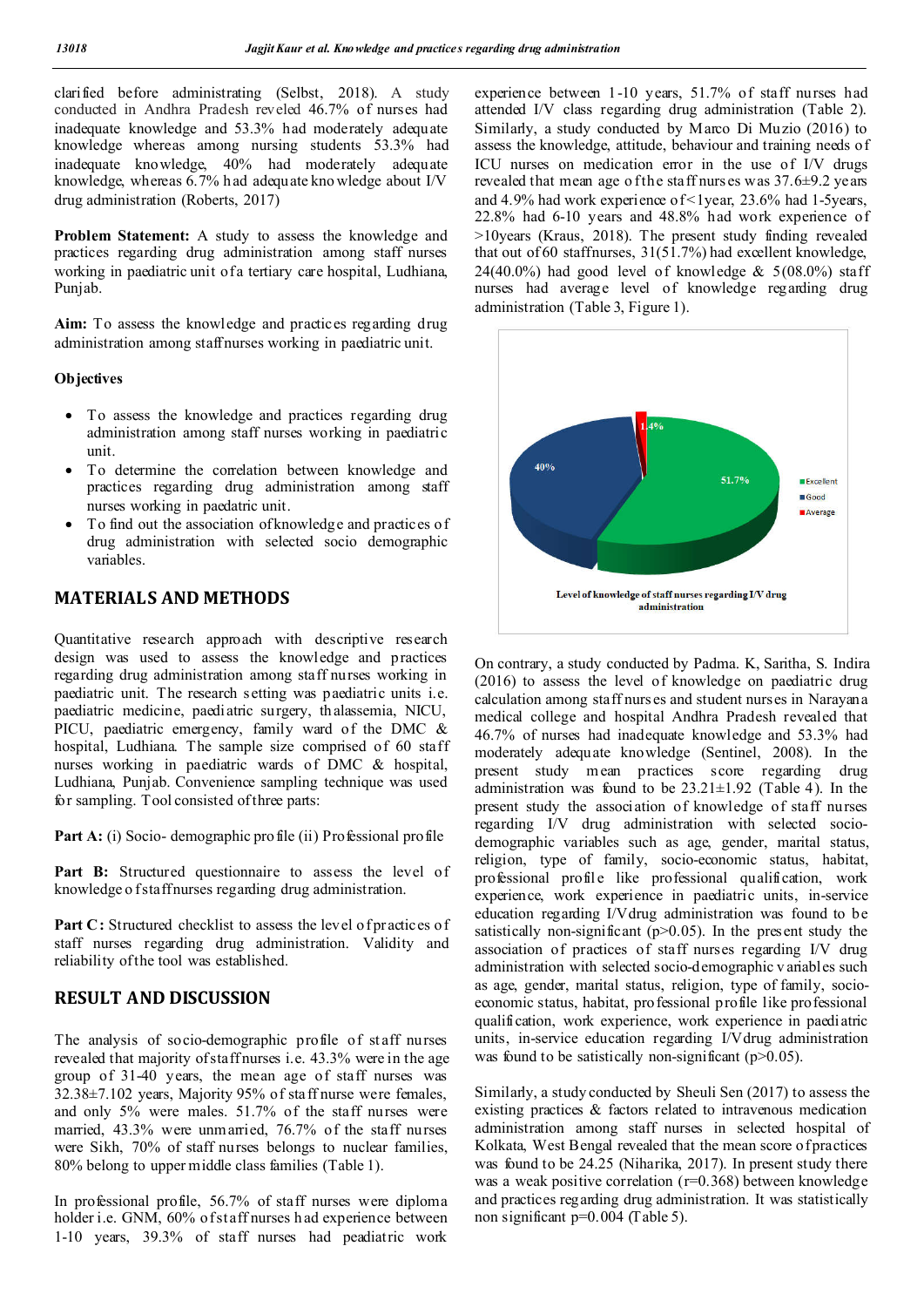#### **Table 1. Distribution of staff nurses as per their sociodemographic variables**

| Socio-dem ographic variables | f  | $\frac{0}{0}$ |
|------------------------------|----|---------------|
| Age $(inyrs)$                |    |               |
| $21 - 30$                    | 24 | 40.0          |
| $31 - 40$                    | 26 | 43.3          |
| $41 - 50$                    | 09 | 15.0          |
| 51-60                        | 01 | 01.7          |
| Gender                       |    |               |
| Male                         | 03 | 05.0          |
| Female                       | 57 | 95.0          |
|                              |    |               |
| Marital status               |    |               |
| Unm arried                   | 26 | 43.3          |
| Married                      | 31 | 51.7          |
| Widow                        | 01 | 01.7          |
| Divorced                     | 02 | 03.3          |
| Religion                     |    |               |
| Sikh                         | 46 | 76.7          |
| Muslim                       | 02 | 03.3          |
| Christian                    | 02 | 03.3          |
| Hindu                        | 10 | 16.7          |
| Type of family               |    |               |
| <b>Nuclear</b>               | 42 | 70.0          |
| Joint                        | 18 | 30.0          |
| Habitat                      |    |               |
| Rural                        | 27 | 45.0          |
| Urban                        | 33 | 55.0          |

Mean age (in years)  $\pm$  SD=32.38 $\pm$ 7.102

**Table 2. Distribution of staff nurses as per their professional profile**

| Professional Profile of staff nurses | f  | $\%$  |
|--------------------------------------|----|-------|
| Professional qualification           |    |       |
| <b>GNM</b>                           | 34 | 56.67 |
| B.Sc                                 | 26 | 43.33 |
| Total work experience (in years)     |    |       |
| $01 - 10$                            | 36 | 60.00 |
| $11 - 20$                            | 21 | 35.00 |
| $21 - 30$                            | 03 | 05.00 |
| Work experience in paediatric        |    |       |
| units $(in$ y ears)                  |    |       |
| $01 - 10$                            | 46 | 76.67 |
| $11 - 20$                            | 12 | 20.00 |
| $21 - 30$                            | 02 | 03.33 |
| In service education regarding I/V   |    |       |
| drug administration                  |    |       |
| Yes                                  | 31 | 51.70 |
| No                                   | 29 | 48.30 |

**Table 3. Distribution of staff nurses as per their level of knowledge regarding I/V drug administration**

| Level of<br>knowledge | Score    | $f(\% )$ | Mean $\pm$ SD      | Mean $\%$ |
|-----------------------|----------|----------|--------------------|-----------|
| Excellent             | $16-20$  | 31(51.7) | $17.300 \pm 1.055$ | 86.5      |
| Good                  | 11-15    | 24(40.0) | $13.480 \pm 1.59$  | 67.4      |
| Average               | $0 - 10$ | 05(08.3) | $9.500 \pm 0.577$  | 47.5      |

*Mean knowledge score± SD = 15.06±2.68* 

**Table 4. Distribution of staff nurses as per their level of practices regarding I/V drug administration**

| Level of practices                                   | Score |    | $\%$ | $Mean \pm SD$ | $Mean\%$ |
|------------------------------------------------------|-------|----|------|---------------|----------|
| Above Average                                        |       |    |      | $21 \pm 1.92$ |          |
| Avera œ                                              |       | 60 | 10C  |               |          |
| $M_{\rm{c}}$ and a series of an action<br>- 3331.103 |       |    |      |               |          |

*Mean score of practices ± SD = 23.21±1.92*

**Table 5. Correlation of knowledge and practices regarding I/V drug administration among staff nurses**

| Variables                                  | Mean $\pm$ SD    | Mean $\%$ |       |      |
|--------------------------------------------|------------------|-----------|-------|------|
| Knowledge                                  | 15.066±2.686     | 75.33     | 0.368 | .004 |
| Practices                                  | $23.216\pm1.923$ | 50 52     |       |      |
| $*$ aigui $\mathcal{L}$ agut a $\geq 0.05$ |                  |           |       |      |

*\*significant p <0.05* 

#### **Table 6. Association of knowledge of staff nurses regarding I/V drugs administration with their selected socio-demographic variables**

| Socio- dem ographic                   | n  | Knowledge         | F/t value | p value               |
|---------------------------------------|----|-------------------|-----------|-----------------------|
| Variables                             |    | $Mean \pm SD$     |           |                       |
| Age (in years)                        |    |                   |           |                       |
| $21 - 30$                             | 24 | $15.20 \pm 2.283$ | 1.495     | $0.226^{\mathrm{NS}}$ |
| $31 - 40$                             | 26 | 14.88±3.128       | $df = 59$ |                       |
| $41 - 50$                             | 09 | 15.77±1.922       |           |                       |
| $51-60$                               | 01 | 10.00             |           |                       |
| Gender                                |    |                   |           |                       |
| Male                                  | 03 | $12.66 \pm 2.081$ | .605      | 1.609 <sup>NS</sup>   |
| Female                                | 57 | 15.19±2.668       | $df = 58$ |                       |
| Marital status                        |    |                   |           |                       |
| Unmarried                             | 26 | $15.00 \pm 2.481$ |           |                       |
| Married                               | 31 | 15.06±2.719       | 2.448     | $0.073^{\rm NS}$      |
| Widow                                 | 01 | 10.00             | $df = 59$ |                       |
| Divorced                              | 02 | 18.50±.7071       |           |                       |
| Religion                              |    |                   |           |                       |
| Sikh                                  | 46 | $15.34 \pm 2.531$ |           |                       |
| Muslim                                | 02 | $15.50 \pm 2.121$ | 1.349     | $0.268^{\mathrm{NS}}$ |
| Christian                             | 02 | $12.00 \pm 2.828$ | $df = 59$ |                       |
| Hindu                                 | 10 | 14.30±3.267       |           |                       |
| Type of family                        |    |                   |           |                       |
| Nuclear                               | 42 | $15.16\pm2.546$   | 1.91      | $0.268^{\mathrm{NS}}$ |
| Joint                                 | 18 | $14.83 \pm 3.053$ | $df = 58$ |                       |
| Socioeconomic                         |    |                   |           |                       |
| status                                |    |                   |           |                       |
| Upper class                           | 08 | $15.50 \pm 3.207$ | 1.349     |                       |
| Upper middle class                    | 48 | $15.02 \pm 2.717$ | $df = 59$ | $0.268^{\rm NS}$      |
| Lower middle class                    | 04 | 14.75±2.258       |           |                       |
| Habitat                               |    |                   |           |                       |
| Rural                                 | 27 | $15.11 \pm 2.679$ | .036      | $0.850^{\rm NS}$      |
| Urban                                 | 33 | 15.05±2.732       | $df = 58$ |                       |
| $^{NS}$ Non significant p $\geq 0.05$ |    |                   |           |                       |

#### **Table 7. Association of knowledge of staff nurses regarding I/V drug administration with their professional profile**

| Professional<br>Profile     | n  | Knowledge<br>$Mean \pm SD$ | $F / t$ value | p value          |
|-----------------------------|----|----------------------------|---------------|------------------|
| Professional qualification  |    |                            |               |                  |
| <b>GNM</b>                  | 34 | $15.14 \pm 2.86$           | 0.069         | $0.793^{\rm NS}$ |
| B.Sc                        | 26 | 14.96±2.489                | $df = 58$     |                  |
| Total work experience       |    |                            |               |                  |
| (in years)                  |    |                            |               |                  |
| $1 - 10$                    | 36 | $14.69 \pm 2.73$           | 2.197         | $0.120^{NS}$     |
| $11 - 20$                   | 21 | $15.95 \pm 2.33$           | $df = 59$     |                  |
| $21 - 30$                   | 03 | $13.33 \pm 3.51$           |               |                  |
| Work experience in          |    |                            |               |                  |
| pae diatric units(in years) |    |                            |               |                  |
| $1 - 10$                    | 46 | $15.00 \pm 2.735$          | 2.499         | $0.091^{\rm NS}$ |
| $11 - 20$                   | 12 | $15.91 \pm 2.151$          | $df = 59$     |                  |
| $21 - 30$                   | 02 | $11.50 \pm 2.121$          |               |                  |
| In service education        |    |                            |               |                  |
| regarding I/V drug          |    |                            |               |                  |
| adm inistration             |    |                            |               |                  |
| Yes                         | 31 | 15.22±2.985                | 1.579         | $0.214^{NS}$     |
| No                          | 29 | 14.89±2.365                | $df = 58$     |                  |

No *NSNon Significant p≥0.*05

Similarly, a study conducted by Sheuli Sen (2017) to assess the existing practices & factors related to intravenous medication administration among staff nurses in selected hospital of Kolkata, West Bengal revealed that there was no significant association of practices regarding I/V medication with selected socio-economic variables such as age, gender, marital status, religion, type of family, socio-economic status, habitat, professional profile likewise professional qualification, work experience, work experience in paediatric Units, service education I/V drug administration (Schneider, 1998).

#### **Conclusion**

The present study concluded that majority of staff nurses had excellent level of knowledge regarding I/V drug administration. All of the staffnurs es had Average practices.